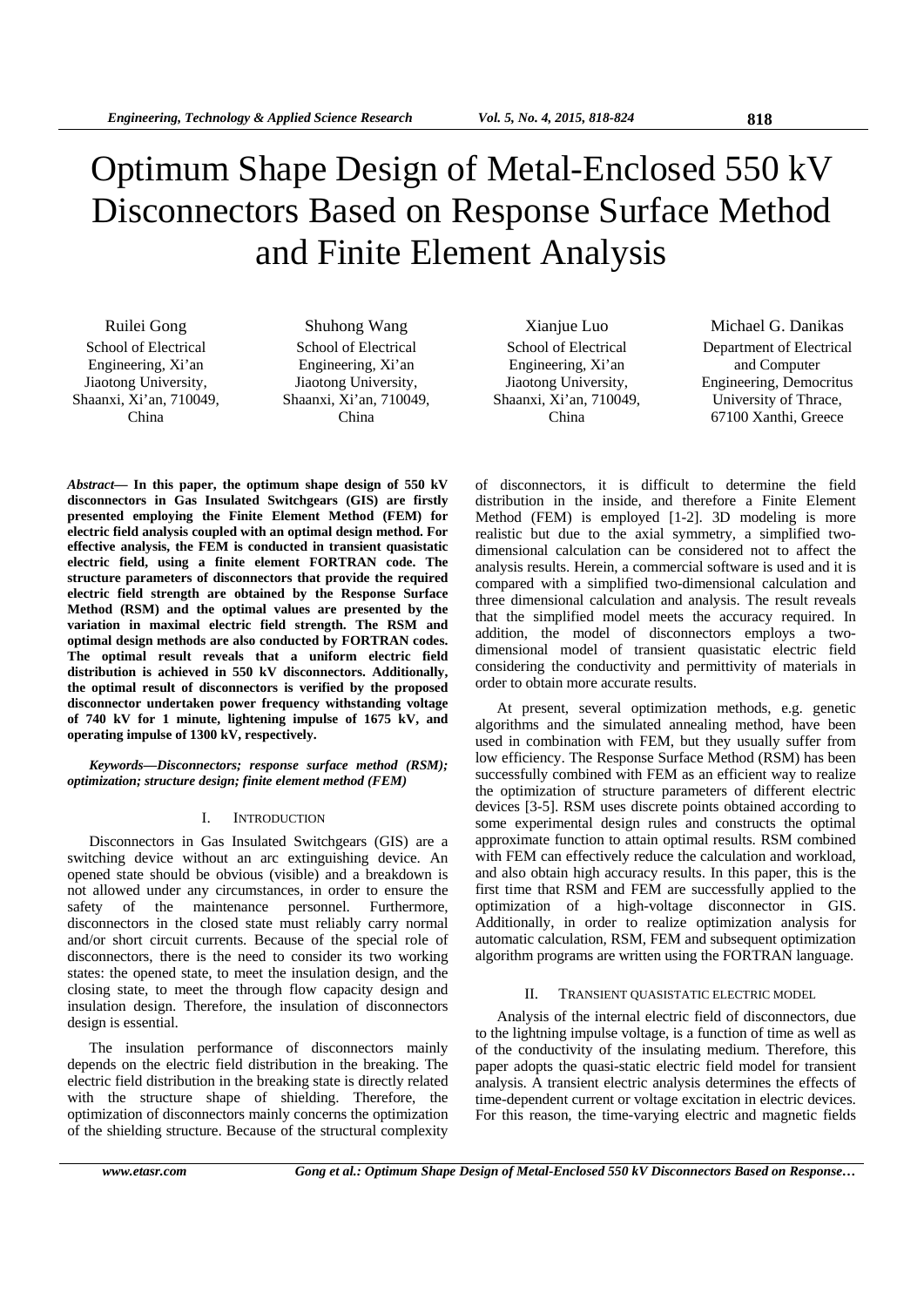are uncoupled, and the electromagnetic field can be treated as quasistatic [2, 6-8].

In a quasistatic electric model, the circulation of the electric field is essentially zero for any path; this allows the electric field  $E$  to be represented by a scalar potential function  $\varphi$  as:

$$
\vec{E} = -\nabla \varphi \tag{1}
$$

The potential function  $\varphi$  is continuous in the domain, i.e. there are no charge double layers. From the Ampere-Maxwell equation follows that:

$$
\nabla \cdot \vec{J} + \frac{\partial (\nabla \cdot \vec{D})}{\partial t} = 0
$$
 (2)

where  $\vec{J}$  is the conduction current density and  $\vec{D}$  is the electric displacement.

We assume that at  $t = 0$  there are no 'free charges' in the system. The electric displacement in the linear isotropic materials is simply related to the electric field:

$$
\vec{D} = \varepsilon \vec{E} \tag{3}
$$

In the nonconducting regions, from  $(1)$ ,  $(2)$  and  $(3)$  follows that the Laplace equation for the potential holds:

$$
\nabla \cdot (-\varepsilon_0 \varepsilon_j \nabla \varphi) = 0 \tag{4}
$$

where  $\varepsilon$  is the permittivity of free space and  $\varepsilon_j$  is the relative permittivity of the insulating material.

In the materials considering the conductivity, the current density and the electric field are related by:

$$
\vec{J} = \gamma(E)\vec{E} \qquad (5)
$$

where  $\gamma(E)$  is a field dependant conductivity. In the regions considering conductivity, from (1), (2), (3) and (5) it follows that the dynamics of the electric potential is described by a diffusion-like equation:

$$
\nabla \cdot [-\gamma(E)\nabla \phi] = \frac{\partial}{\partial t} [\nabla \cdot (\varepsilon_0 \varepsilon_j \nabla \phi)] \tag{6}
$$

In order to analyze the field distribution of the conductive materials, (6) can be discretized by applying the backward Euler method:

$$
\nabla \cdot [-\gamma(E(t))\nabla \varphi(t)] = \varepsilon_0 \varepsilon_j \frac{\nabla^2 \varphi(t) - \nabla^2 \varphi(t - \Delta t)}{\Delta t}
$$
 (7)

where  $t$  is the time and  $\Delta t$  is a suitable small time interval. Equation (7) can be rewritten as:

$$
\mathcal{L} = \mathcal{L} \times \mathcal{L}
$$

$$
\nabla \cdot [-(\gamma(E(t)) + \frac{\varepsilon_0 \varepsilon_j}{\Delta t}) \nabla \varphi(t)] = -\varepsilon_0 \varepsilon_j \frac{\nabla^2 \varphi(t - \Delta t)}{\Delta t}
$$
 (8)

Summarizing, (4) and (8) can be written as:

$$
-\nabla \cdot [c(\varphi)\nabla \varphi] - f = 0 \tag{9}
$$

where

$$
c(\varphi) = \begin{cases} \varepsilon_0 \varepsilon_j & \text{in insulating materials} \\ \gamma(E(t)) + \varepsilon_0 \varepsilon_j / \Delta t & \text{in conductive materials} \end{cases}
$$

$$
c(\varphi) = \begin{cases} \varepsilon_0 \varepsilon_j & \text{in insulating materials} \\ \gamma(E(t)) + \varepsilon_0 \varepsilon_j / \Delta \ t & \text{in conductive materials} \\ 0 & \text{in insulating materials} \end{cases}
$$
\n
$$
f = \begin{cases} 0 & \text{in insulating materials} \\ -\varepsilon_0 \varepsilon_j \nabla^2 \varphi(t - \Delta \ t) / \Delta \ t & \text{in conductive materials} \end{cases}
$$

The electric field distribution in disconnectors is symmetric. By adopting a cylindrical reference system with the z-axis coincident with the axis of the conductor of disconnector, the variational problem of (9) is shown as:

$$
\begin{cases}\nF(\varphi) = 2\pi \left( \int_S \left( \int_C^E c(\varphi) \vec{E} \cdot d\vec{E} \right) r dr dz - \int_S f \varphi r dr dz \right) \\
\varphi|_l = \varphi_0\n\end{cases} (10)
$$

The corresponding finite element equation is:

$$
K(\varphi)\varphi = P(\varphi) \tag{11}
$$

where  $K(\varphi)$  is the  $n \times n$  nonlinear matrix,  $\varphi$  is the *n* column vector of the nodal potentials, and  $P(\varphi)$  is the sum of the *n* column vector produced by dealing with Dirichlet boundary conditions and produced by equivalent charge density.

Equation (11) can be iteratively solved by means of the Newton-Raphson method. Starting from a guess  $\phi^n$  of the solution, an improved approximation  $\phi^{n+1}$  is obtained by solving the series linearized problem. This iterative algorithm is repeated until the condition

$$
\frac{\left|\phi^{n+1} - \phi^n\right|}{\left|\phi^n\right|} \le \chi\tag{12}
$$

is verified.  $\chi$  is a prescribed small value, and the corresponding value  $\phi^{n+1}$  is assumed as the solution of the system at time instant *t*. The solution at time instant  $t + \Delta t$ could be finished through solving (11). And last, in all time domains the solution can be attained.

This numerical model represents an improvement of the quasistatic electric field approach presented in [9] for two main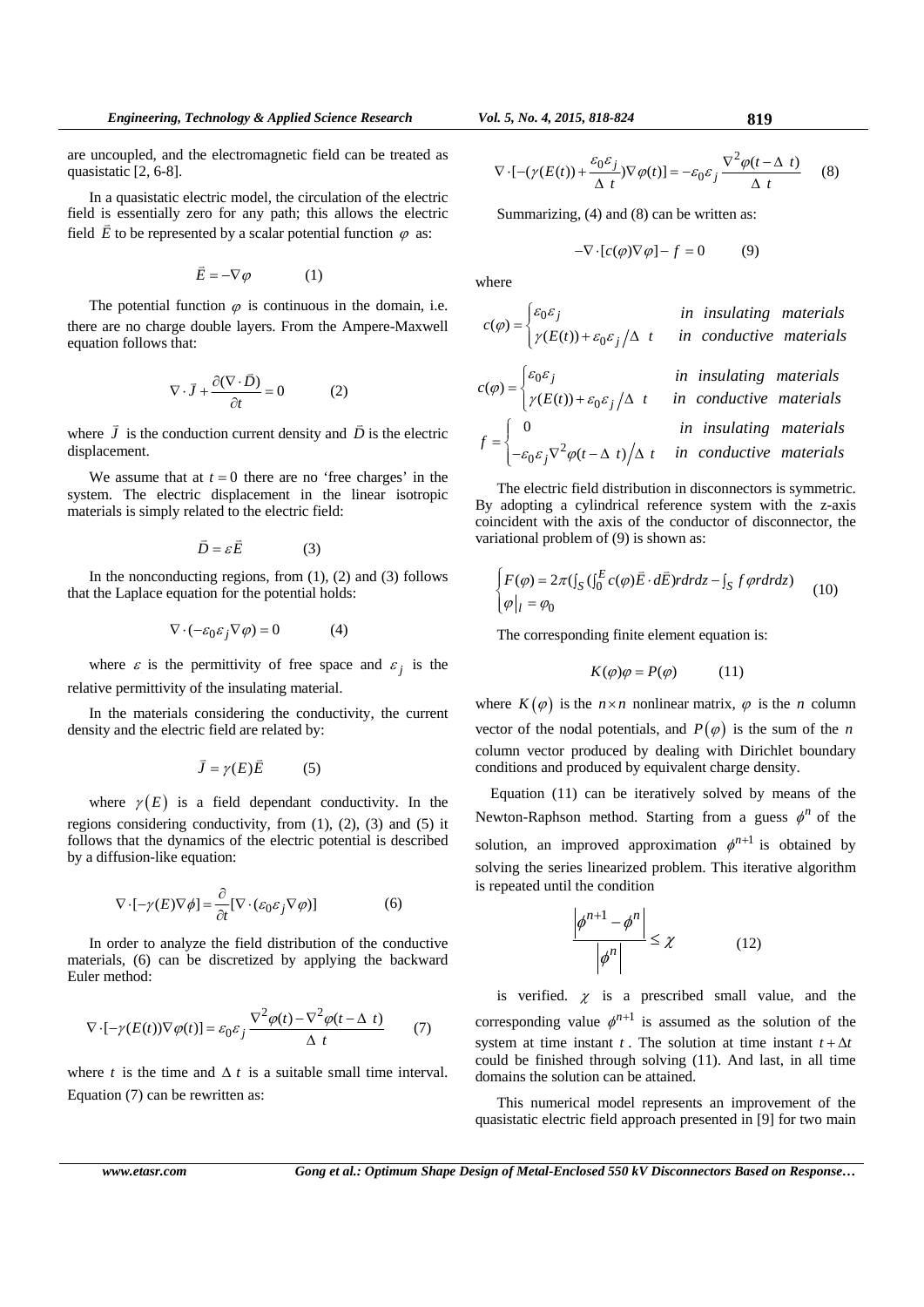reasons. The first one concerns that the model can finish the transient electric field analysis. And the second is that the model considers the conductivity of the material, thus providing more accurate results..

#### III. RESPONSE SURFACE METHOD

The response surface method (RSM) is a powerful tool to build up a macro model for an approximation of the desired system response. The main advantage in this macro model would be the significant reduction of the needed number of simulations to characterize the electric insulation performance of disconnectors, and thus make the electric field optimization of disconnectors feasible and efficient. The macro model generally comprises a simple, mathematical expression that describes the desired objective or response, obtained from either measurements or simulations, as a function of the specified design parameters, which are the input variables to the simulations. The expression is usually one, two or higher degrees of the design parameters. The technique engaged in model fitting is originally stemmed from the design of experiments techniques. The computational cost needed for deriving the expression is orders of magnitude much less than that needed for simulations. Once this expression is obtained, it can be used to replace the simulations, and furthermore, it makes feasible for the search of the optimal combinatorial set of design parameters that minimize the desired goal.

#### *A. Basic Principles*

Constructing the response surface model requires an iterative process. In this study, numerical simulation that adopts the FE analysis is applied to carry out the maximum of electric field strength associated with selected design points, which are needed to fit all the coefficients in the regression model. First define  $\beta_i$   $(j = 0,1,...,k)$  the coefficients of the regression model and  $\varepsilon$  the error. By further assuming that there are  $N$ numerical experiments  $(N > k)$ , the variance of the error  $\varepsilon$  is equal to  $\sigma^2$  and each  $\varepsilon$  is a random variable, the relation between the dependent response *T* and the independent variables  $\hat{X} = x(x_1, x_2, ..., x_k)$  can be denoted as:

$$
\hat{X}\beta = T - \varepsilon \,. \qquad (13)
$$

By further performing the minimization of the least square error norm of the random error vector, the regression model can be derived as:

$$
\tilde{Y} = \hat{X}b \tag{14}
$$

where  $\tilde{Y}$  is the estimated response and *b* the estimated solution of the regression coefficients to this minimization problem, denoted as:

$$
b = (\hat{X}^T \hat{X})^{-1} \hat{X}^T T \tag{15}
$$

where  $\tilde{Y}$  is the estimated response and *b* the estimated solution of the regression coefficients to this minimization problem, denoted as:

$$
b = \left(\hat{X}^T \hat{X}\right)^{-1} \hat{X}^T T \tag{16}
$$

Note that the mathematical expression can be linear or nonlinear. The choice of the degree of the assumed polynomial model would be dependent of the number of simulations to be performed and the desired accuracy. In fact, it would not be practical in real applications to have a polynomial degree greater than 2 because of the significant increasing of the number of simulations. For one degree of polynomial expression, it is presented as

$$
y = \beta_0 + \sum_{j=1}^{k} \beta_j x_j + \varepsilon \tag{17}
$$

where *y* is the response,  $x_i$  ( $j = 1, 2, ..., k$ ) the independent variables,  $\beta_i$  ( $j = 0, 1, ..., k$ ) the coefficients of the regression model, which are to be determined using regression analysis techniques, and  $\varepsilon$  the random error. As the numerical simulators are deterministic, the error would only emanate from the fitting inaccuracy. Furthermore, when the linear regression model is incapable of accurately describing the response as function of the specified design variables, the nonlinear regression model can be then attempted. A quadratic regression model with *k* independent variables is denoted as

$$
y = \beta_0 + \sum_{j=1}^{k} \beta_j x_j + \sum_{i=1}^{k} \sum_{j=1}^{k} \beta_{ij} x_i x_j + \varepsilon
$$
 (18)

The experimental design plan used in this work is the Central Composite Design (CCD) proposed by Box and Wilson [10]. It is essentially an orthogonal one such that it would allow a better estimation of the coefficients of the regression model. It consists of all the two-level factorial points, the central point and the axial points or star points. In total, there are  $2^k$ factorial points, 2*k* axial points and a central point in a CCD model, where  $k$  is the number of independent design variables. Basically, the model is formed by two parts:

1) two-level factorial points with an added central point;

2) the symmetrical star points aligned in the axes of the factors and the central point.

Note that the first part can provide the estimation of the first order and two-factor interaction polynomial terms while the second part can allow the fit of the quadratic terms. Once the important design parameters are determined, a complete CCD plan for design parameters can be then defined. The experimental design plan used for a 2-independent-variable system is specifically listed in Table I where  $x_1$  and  $x$  are the independent variables,  $y(i=1, 2, ..., n)$  the desired response,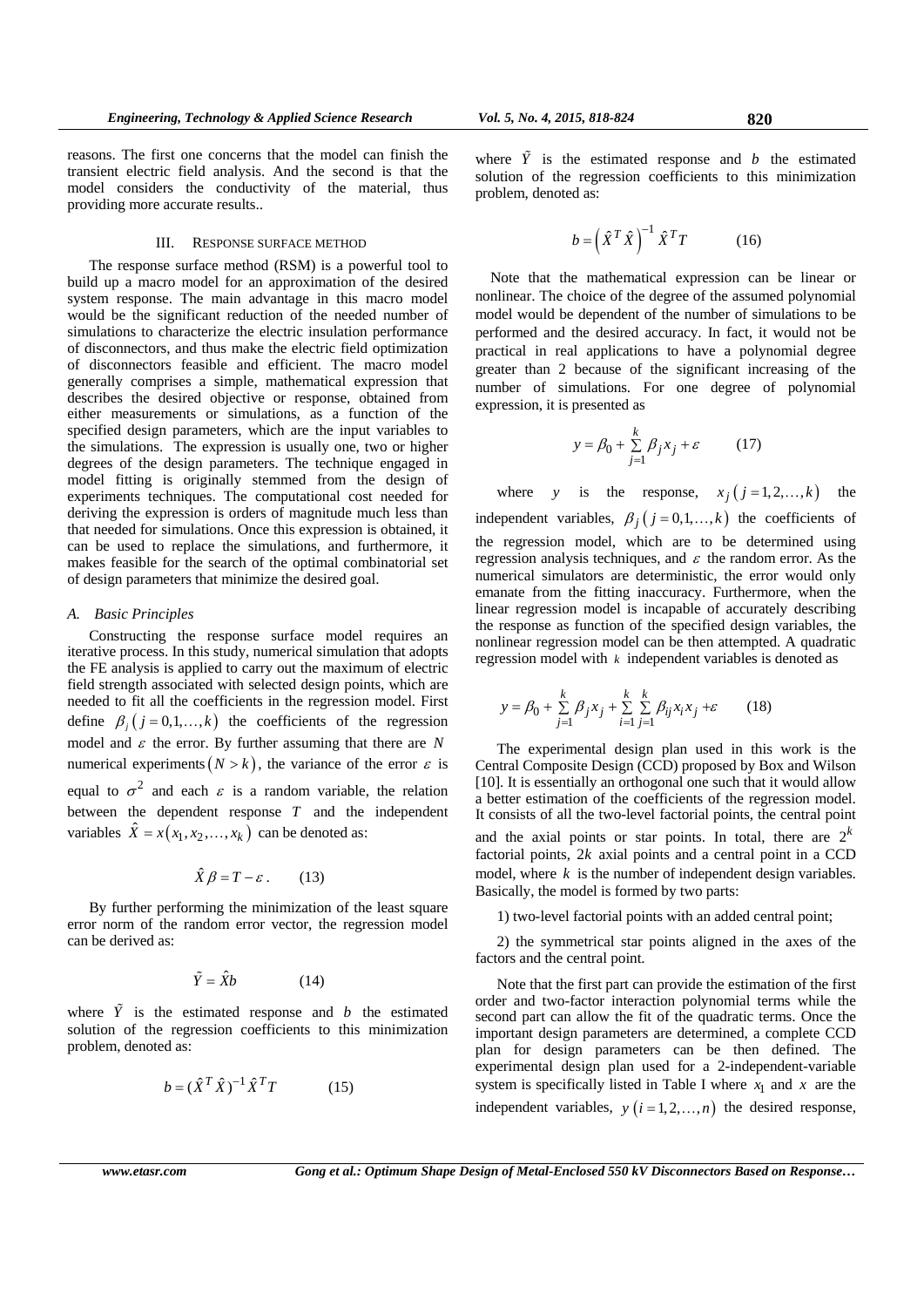and " $+1$ " is the upper limit, " $-1$ " the lower limit, and "0" the central point of the independent variables.

# *B. Statistical Tests*

It would be generally required to check the validity of the mathematical expression constructed from the regression analysis, and also the importance of the included factors. One of the possibilities is to examine the relative and absolute errors between the exact analysis and the responses based on the mathematical expression. Other can be sought through statistical tests. In this context, two simple statistical hypothesis-testing procedures, including  $F$ -test and  $R^2$  test, are used to get a basic indication of the validity of the constructed model. The *F*-test that basically adopts the analysis of variance examines the significance of the regression model while the  $R^2$ test provides an informal indication of how well the estimated regression model describes the relationship between the independent and dependent variables. In other words, the  $R^2$ gives the fraction of variation accounted for by the regression model fit to the observed data. Moreover, the verification of the regression model is also tested by a new selected design point that is not included in the fit.

In *F* statistics, the statistical index  $F_0$  is defined as

$$
F_0 = \left(\frac{SSR}{k}\right) \left(\frac{SSE}{(N-k-1)}\right) \tag{19}
$$

where *N* is the total selected design points in the experimental design plan, *k* denotes the number of independent design variables in the model, *SSR* expresses the sum of squares due to regression, and *SSE* is the sum of squares due to residual. Accordingly, the total sum of squares *SST* can be expressed as:

$$
SST = SSR + SSE = T^{T}T - \frac{\left(\sum_{i=1}^{N} y_{i}\right)^{2}}{N}
$$
 (20)

where  $y_i$  is the *i*-th actual response. If  $F_0 > F_{\alpha,k,N-k-1}$ , where  $\alpha$  is the specified significance level in the *F* distribution, the null hypothesis,  $H_0$  is shown in the following two-sided hypotheses:

$$
H_0: \ \beta_1 = \beta_2 = \dots = \beta_k = 0
$$
  
and

$$
H_1
$$
:  $\beta_j \neq 0$  for some j in  $\{j = 1, 2, ..., k\}$  (21)

is rejected, implying that at least one independent design variable is significant to estimated response.

In the  $R^2$  test, the coefficient of multiple determinations  $R^2$  is defined as:

$$
R^2 = \frac{SSR}{SST} = 1 - \frac{SSE}{SST}
$$
 (22)

Note that  $0 \le R^2 \le 1$ . If  $\beta_i(1,2,...,k) = 0$ , then  $R^2 = 0$ . Furthermore, if all responses derived from the exact numerical simulations are fully equivalent to the estimated responses, then  $R^2 = 1$ , suggesting that the fit of the least square line to the data points is perfect.

TABLE I. EXPERIMENTAL DESIGN PLAN OF TWO-INDEPENDENT-VARIABLE SYSTEM

|   | $x_1$    | $x_2$          | Result |
|---|----------|----------------|--------|
| 1 | $+1$     | $+1$           | $y_1$  |
| 2 | $+1$     | $-1$           | $y_2$  |
| 3 | $-1$     | $+1$           | $y_3$  |
| 4 | $-1$     | $-1$           | $y_4$  |
| 5 | $+1.414$ | $\overline{0}$ | $y_5$  |
| 6 | $-1.414$ | $\overline{0}$ | $y_6$  |
| 7 | $\Omega$ | $+1.414$       | $y_7$  |
| 8 | $\Omega$ | $-1.414$       | $y_8$  |
| 9 | $\Omega$ | $\theta$       | $y_9$  |

#### IV. THE MODEL OF DISCONNECTORS

The structural model of disconnectors in GIS is shown in Figure 1, where the horizontal break is of disconnectors, and the vertical break is of the earthing switch. The analysis model in disconnectors can be simplified to a two-dimensional one without affecting the calculation results. The disconnector model for the simplified two-dimensional analysis is shown in Figure 2, and the key parts of disconnectors are marked. The relative permittivity and conductivity of each part are given in Table II, in order to finish finite element calculation under the lightning impulse voltage. Lightning impulse voltage waveform applied on the conductor is shown using the following function [11].

$$
e(t) = 1675 \cdot (e^{\frac{-t}{T_1}} - e^{\frac{-t}{T_2}})
$$
 (23)

where  $T_1 = 68 \mu s$ ,  $T_2 = 0.4 \mu s$ .

# V. THE ELECTRIC FIELD ANALYSIS IN DISCONNECTORS

In Figure 2, several parameters, which may have an effect on the electric field distribution, have been described. The original parameters of disconnectors are listed in Table III.

According to relative standards, lightning impulse withstand voltage with 1675 kV peak value should be applied on one side of the break in the disconnectors, the opposite peak value of power frequency withstand voltage 450 kV applied on the other side. The disconnector model with original parameters was solved using a FORTRAN. The potential distributions and electric field distributions are depicted in Figure 3.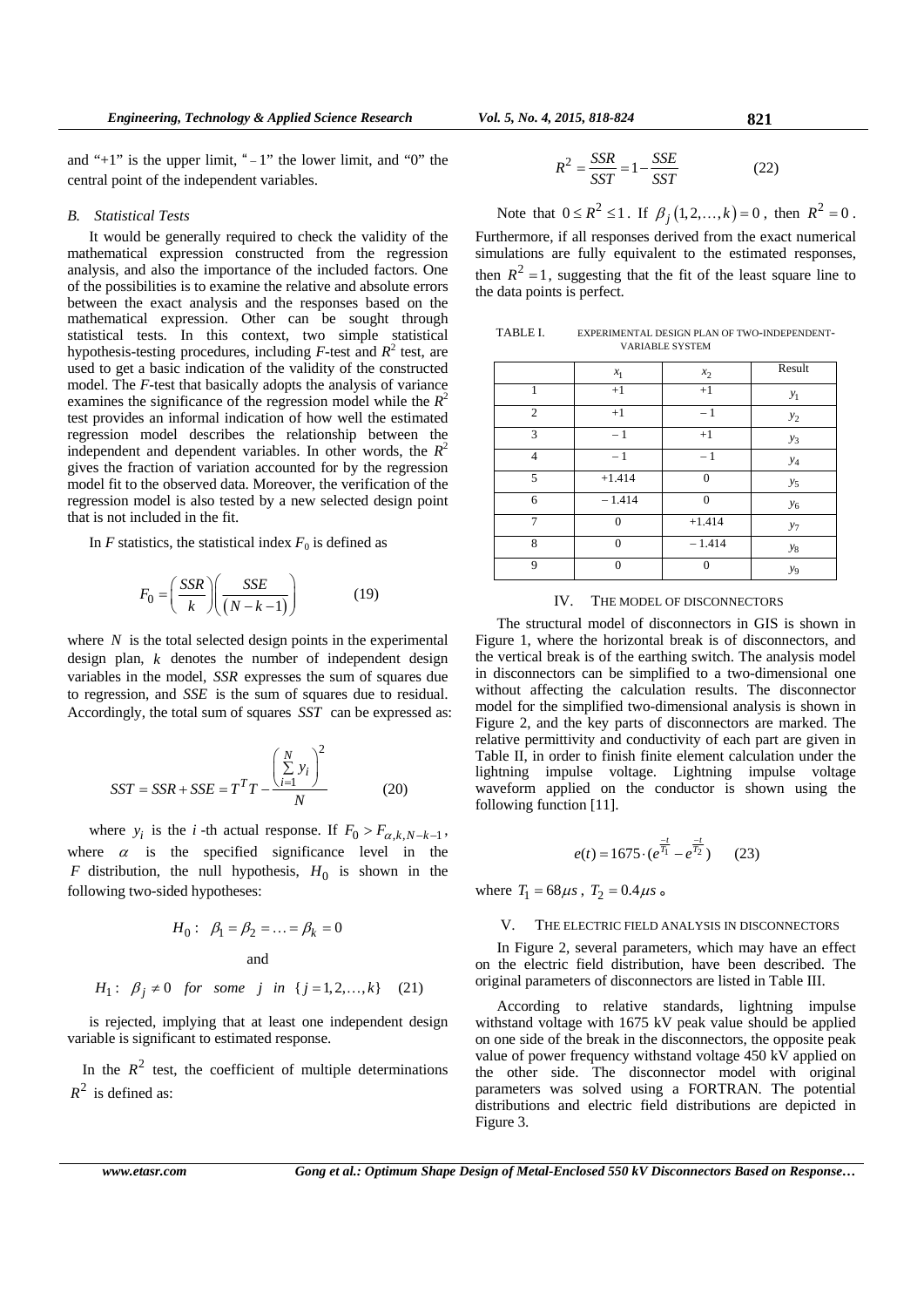| TABLE II. | THE RELATIVE PERMITTIVITY AND CONDUCTIVITY OF EACH |
|-----------|----------------------------------------------------|
|           | <b>PART</b>                                        |

|       | Conductor and<br>shield | Metal part          | insulation          | SF <sub>6</sub> |
|-------|-------------------------|---------------------|---------------------|-----------------|
| ε     |                         |                     | 3.3                 |                 |
| (s/m) | $3.5 \times 10^{7}$     | $3.5 \times 10^{7}$ | $1 \times 10^{-13}$ |                 |



Fig. 1. Structural model of disconnectors



Fig. 2. Simplified model of disconnectors (1,4-the conductor and the shield, 2-the metal part, 3-the insulation,  $5-SF_6$ )

TABLE III. THE DESIGN PARAMETERS OF DISCONNECTORS (MM)

parameters  $L \t h \t t \t R$ Initial value 180 111 20 25 95



Fig. 3. The potential distribution and field distribution in the model of disconnectors

As shown in Figure 3, the maximal electric field strength is 29.591 kV/mm with the reference value being 24 kV/mm in [12] (when the gauge pressure value of  $SF<sub>6</sub>$  is 0.4 MPa, the reference value can be computed). The results indicate that the design of disconnectors should be modified because the maximum electric field strength value has exceeded the allowable value.

In Figure 2 and Table III the several main design parameters are shown. Next, the present study focuses on the change of electric field by altering the design parameters. The relative results are listed in Table IV to VI.

a) Altering parameter  $t$ , which is the distance between the contact and insulation (Table IV). The results show that parameter *t* has almost no effect on the maximal electric field strength in disconnectors.

TABLE IV. THE RELATION BETWEEN PARAMETER *t* AND THE MAX ELECTRIC FIELD STRENGTH

| Parameter $t$ (mm) | (kV/mm)<br>$E_{\text{max}}$ |
|--------------------|-----------------------------|
|                    | 29.59                       |
|                    | 29.56                       |
|                    | 29.56                       |

b) Altering parameter *L* , which is the distance between the contacts (Table V). The results demonstrate that parameter *L* has almost no effect on the maximal electric field strength in disconnectors.

TABLE V. THE RELATION BETWEEN PARAMETER *L* AND THE MAX ELECTRIC FIELD STRENGTH

| Parameter $L$ (mm) | $E_{\text{max}}$ (kV/mm) |
|--------------------|--------------------------|
| 180                | 29.59                    |
| 190                | 29.33                    |
|                    | 20 P.C                   |

c) Structural parameters  $h$ ,  $R_1$  and  $R_2$  of the shield are rather significant to the electric field distributions, so these three parameters are considered together. In Table VI the electric field distributions in disconnectors can be more uniform owing to the change of these three parameters.

TABLE VI. RELATION BETWEEN PARAMETERS  $h$ ,  $R_1$  and  $R_2$  and the MAXIMAL ELECTRIC FIELD STRENGTH *E*max

| No. | $h \pmod{m}$ | $R_1$ (mm) | $R_2$ (mm) $E_{\text{max}}$ | (kV/mm) |
|-----|--------------|------------|-----------------------------|---------|
|     | 121          | 60         |                             | 24.67   |
|     | 121          | 60         | 150                         | 24.72   |
|     |              |            |                             | 29.59   |

Based on the aforementioned analysis, it is concluded that parameters *t* and *L* have almost no effect on the field distributions, but parameters  $h$ ,  $R_1$  and  $R_2$  are vital, namely, the structural parameters of the shield have more effect on the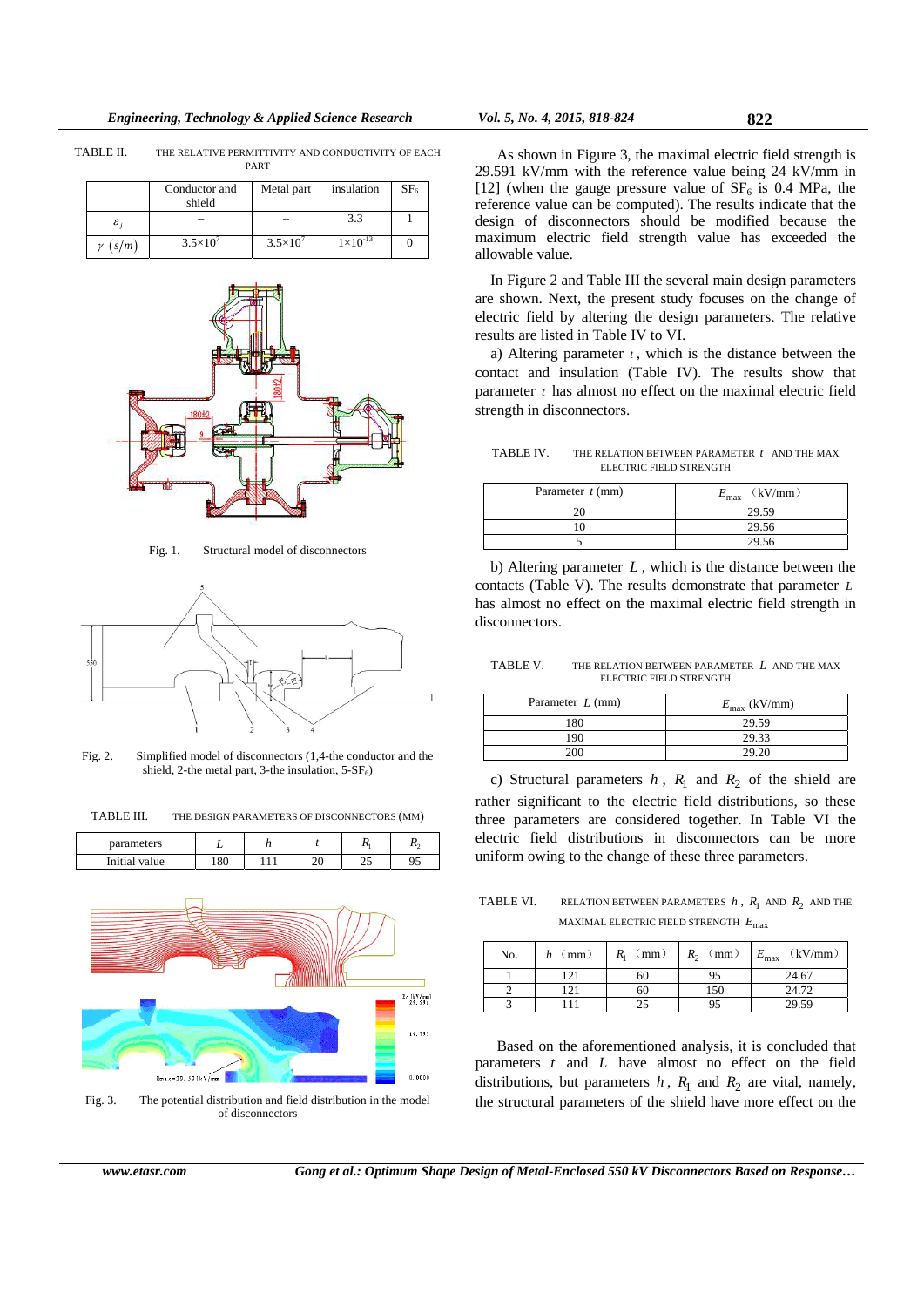field distributions. So, parameters  $h$ ,  $R_1$  and  $R_2$  should be selected as design variables.

#### VI. OPTIMUM SHAPE DESGIN OF DISCONNECTORS

The shape design optimization mathematical equations of disconnector model can be described as follows.

$$
\min f(x_1, x_2, x_3) = E_{\text{max}} \quad (24)
$$

where  $E_{\text{max}}$  is the maximal electric field strength value,  $x_1$ ,  $x_2$  and  $x_3$  represents the parameters  $h$ ,  $R_1$ , and  $R_2$  in Figure 2, respectively.

The regions of the design variables are listed as follows according to the relative working experience.

$$
\begin{cases}\n110 \le h \le 150 \\
20 \le R_1 \le 60 \\
60 \le R_2 \le 120\n\end{cases}
$$
\n(25)

The values of design variables and the code of central composite design are listed in Table VII and VIII respectively. The  $\alpha$  value is 1.216.

TABLE VII. THE INITIAL VALUES OF DESIGN VARIABLES

| Design<br>variable | Code    | $-\alpha$ | -1  | $\mathbf{0}$ | $+1$ | $+\alpha$ |
|--------------------|---------|-----------|-----|--------------|------|-----------|
| $h$ (mm)           | $x_{1}$ | 117.8     | 120 | 130          | 140  | 142.2     |
| $R_1$ (mm)         | х,      | 27.8      | 30  | 40           | 50   | 52.2      |
| $R_2$ (mm)         | $x_{3}$ | 77.8      | 80  | 90           | 100  | 102.2     |

TABLE VIII. THE CODES OF CENTRAL COMPOSITE DESIGN COMPRISING THREE DESIGN VARIABLES

|                | Design points |            |            | Code points      |                |              |
|----------------|---------------|------------|------------|------------------|----------------|--------------|
| No.            | h/mm          | $R_1$ (mm) | $R_2$ (mm) | $x_1$            | $x_2$          | $x_3$        |
| 1              | 120           | 30         | 80         | $-1$             | $-1$           | $-1$         |
| $\overline{2}$ | 120           | 30         | 100        | $-1$             | $-1$           | $+1$         |
| 3              | 120           | 50         | 80         | $-1$             | $+1$           | $-1$         |
| 4              | 120           | 50         | 100        | $-1$             | $+1$           | $+1$         |
| 5              | 140           | 30         | 80         | $+1$             | $-1$           | $-1$         |
| 6              | 140           | 30         | 100        | $+1$             | $-1$           | $+1$         |
| 7              | 140           | 50         | 80         | $+1$             | $^{+1}$        | -1           |
| 8              | 140           | 50         | 100        | $+1$             | $+1$           | $+1$         |
| 9              | 130           | 40         | 90         | $\mathbf{0}$     | $\mathbf{0}$   | $\mathbf{0}$ |
| 10             | 117.8         | 40         | 90         | $-\alpha$        | $\overline{0}$ | 0            |
| 11             | 142.2         | 40         | 90         | $+ \alpha$       | $\mathbf{0}$   | $\mathbf{0}$ |
| 12             | 130           | 27.8       | 90         | 0                | $-\alpha$      | 0            |
| 13             | 130           | 52.2       | 90         | $\mathbf{0}$     | $+ \alpha$     | $\mathbf{0}$ |
| 14             | 130           | 40         | 77.8       | $\overline{0}$   | 0              | $-\alpha$    |
| 15             | 130           | 40         | 102.2      | $\boldsymbol{0}$ | $\mathbf{0}$   | $+ \alpha$   |

The results can be obtained by calculating the design values using the FEM in turn. Based on the second order model, the response surface model can be obtained as follows:

$$
f(x_1, x_2, x_3) = 26.81 - 1.78x_1 - 0.62x_2 + 0.55x_3 - 0.05x_1x_2
$$
  
+0.13x<sub>1</sub>x<sub>3</sub> - 0.13x<sub>2</sub>x<sub>3</sub> + 0.21x<sub>1</sub><sup>2</sup> + 0.3x<sub>2</sub><sup>2</sup> - 0.25x<sub>3</sub><sup>2</sup> (26)

Equation (26) can be solved using sequential quadratic programming, and the optimal results are shown in Table IX The electric potential distributions and electric field distributions in the disconnector with optimum structural parameters have been depicted in Figure 4 using FEM.

TABLE IX. THE CONTRAST BETWEEN THE INITIAL AND OPTIMAL RESULTS

| Parameters    | h/mm   | $R_1/mm$ | $R_2/mm$ | $E_{\text{max}}$ (kV·mm <sup>-1</sup> ) |
|---------------|--------|----------|----------|-----------------------------------------|
| Optimal value | 138.16 | 33.96    | 86.76    | 22.90                                   |
| Initial value | 111    | 25       | 95.      | 29.59                                   |



Fig. 4. The potential and electric field distributions in the disconnector with optimum structural parameters

As shown in Figure 4 and Table **X** the maximum electric field strength is 22.9kV/mm, lower than the allowable electric field strength 24.0kV/mm. So the optimal results meet the design requirements, increase the withstanding voltage, and improve the reliability of disconnectors.

### VII. CONCLUSION

In this paper, RSM coupled with FEM are successfully applied, for the first time, for the optimization of 550kV disconnector in GIS. The electric field distributions in 550kV disconnectors have been analyzed and calculated based on FEM in transient quasistatic electric field, through a FORTRAN code. Then the optimum shape design in 550kV disconnectors was completed based on the RSM coupled with FEM. The optimal results indicate that the electric field distributions in the optimized disconnector model are more uniform than those of the initial model. So, setting the optimal structural parameters in electric devices is feasible and highly efficient using RSM coupled with FEM. The proposed disconnector model with optimum structure parameters has undertaken all withstanding voltage tests. The work discussed in this paper can be employed to improve the insulation performance and operational reliability of 550kV disconnectors in gas insulated switchgears.

#### **REFERENCES**

[1] G. Zhang, Finite Element Method, Beijing, Mechanical Industry Press, 1991